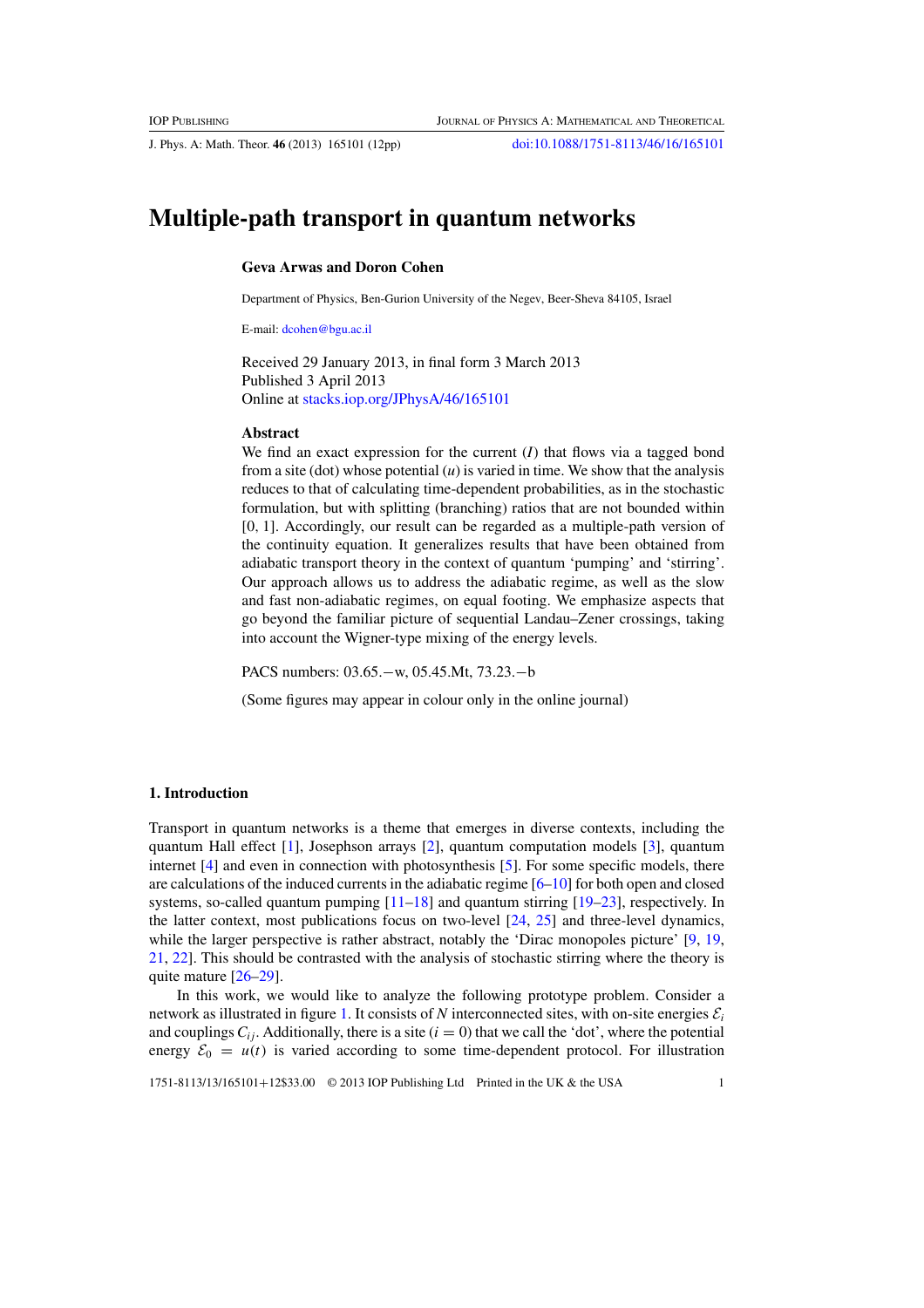<span id="page-1-0"></span>

**Figure 1.** Two-site, three-site and  $1 + N$  site models for transport. A particle is initially positioned at the 'dot' site  $|0\rangle$ , The dot has a potential energy *u* that can be controlled externally. As *u* is varied, say from  $-\infty$  to  $+\infty$ , currents are induced in the bonds of the network. Our objective is to calculate the current that flows from the dot to the network via a tagged bond. The vertical dotted line indicates a section through which the current of interest is flowing.

purposes, we assume that the on-site potential is *swept* monotonically from  $u = -\infty$  to  $u = \infty$ . The Hamiltonian is

$$
\mathcal{H} = \sum_{i=0}^{N} |i\rangle \mathcal{E}_i \langle i| + \sum_{i \neq j} |i\rangle C_{ij} \langle j| \tag{1}
$$

$$
\mathcal{E}_0 = u(t), \quad C_{i0} = C_i.
$$
 (2)

Our interest is in the induced current  $I(t)$  that flows through a tagged bond  $0 \rightsquigarrow a$  that connects the dot ( $i = 0$ ) with some other network site ( $i = a$ ). This bond is reflected in the Hamiltonian by the presence of a coupling constant  $C_{a0} = C_a$ .

In order to have a well-posed problem, we assume that there is no magnetic field: accordingly all the couplings can be gauged as real numbers; and there are no persistent currents in the network. In the adiabatic limit  $[6–10, 19–23]$  $[6–10, 19–23]$  $[6–10, 19–23]$ , the current  $I(t)$  is proportional at any moment to  $\dot{u}$ , and can be calculated as follows:

$$
I = Gi, \qquad G = 2\mathrm{Im}\left[\left\langle \frac{\partial}{\partial \phi} \Psi \middle| \frac{\partial}{\partial u} \Psi \right\rangle \right]_{\phi=0}.
$$
 (3)

Here,  $\phi$  is a *test* flux through the bond of interest, namely  $C_a \mapsto C_a e^{i\phi}$  and  $\Psi$  is the wavefunction of the adiabatic eigenstate. The coefficient *G* is known as the *geometric conductance*, or as the *Berry–Kubo curvature*. In [\[23\]](#page-11-0), the interested reader can find how this formula is used in order to determine the current in the two- and three-site models that are illustrated in figure 1.

The adiabatic transport formula (equation (3)) is not transparent: it requires some effort to get a heuristic understanding of its outcome. Furthermore, it does not apply to non-adiabatic circumstances. We therefore look for a different way of calculation. Evidently, for a two-site model, as illustrated in figure 1, we can simply use the continuity equation:

$$
I = \frac{\partial}{\partial t} [q_1], \qquad q_1 = |\langle 1 | \Psi(t) \rangle|^2, \tag{4}
$$

where  $q_1$  is the occupation probability of the  $i = 1$  site. Clearly, this formula holds irrespective of whether the sweep process is adiabatic or not. Hence, the problem of calculating currents trivially reduces to the calculation of a time-dependent occupation probability.

Considering a general network, our main observation is that for a multiple-path geometry the continuity equation can be generalized as follows:

$$
I = \frac{\partial}{\partial t} \bigg[ \sum_{n} \lambda_n q_n \bigg], \qquad q_n = |\langle \epsilon_n | \Psi(t) \rangle|^2. \tag{5}
$$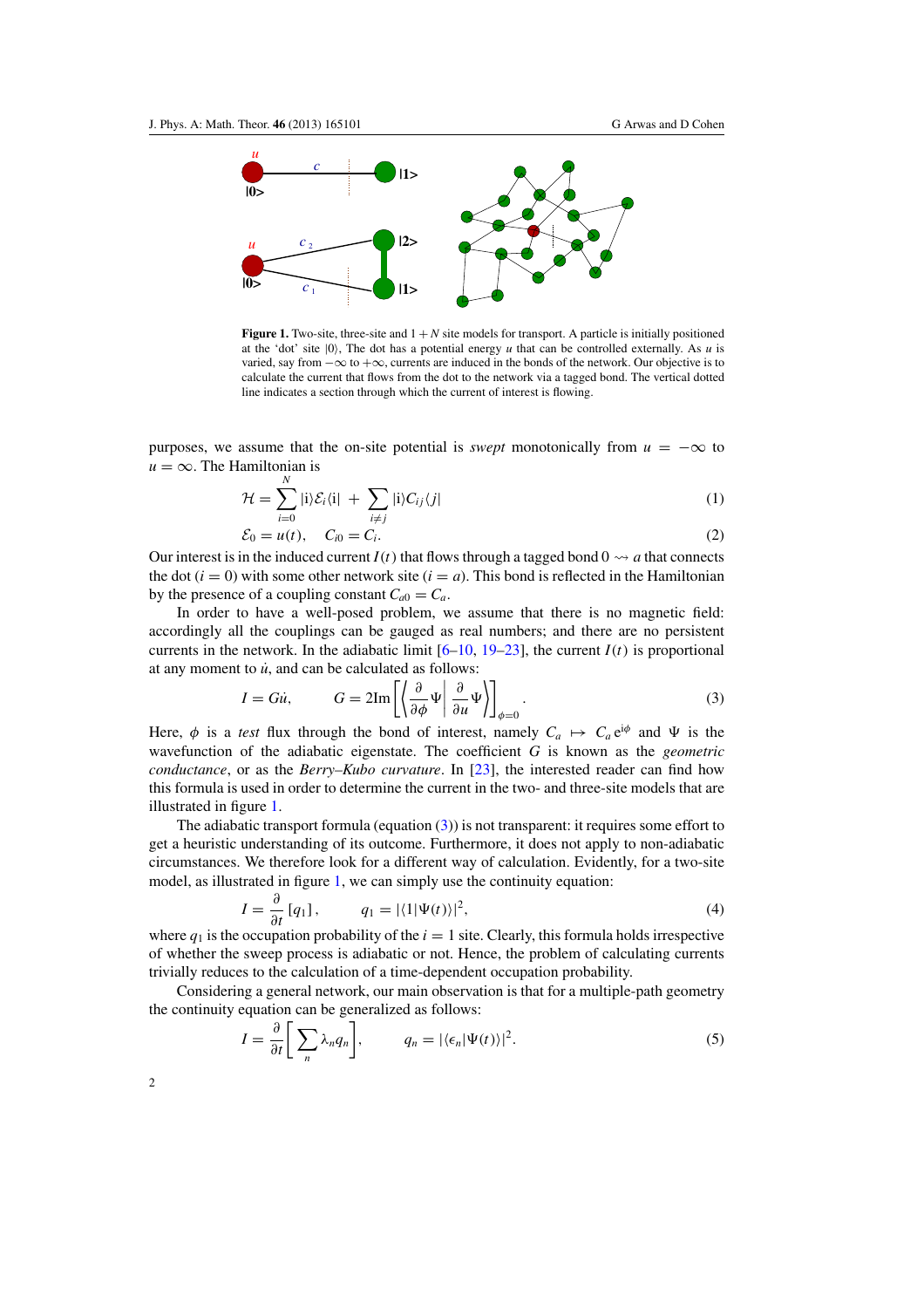3

<span id="page-2-0"></span>Here, the  $q_n$  are the occupation probabilities of the network levels  $|\epsilon_n\rangle$  and the pre-factors  $\lambda_n$ are determined by the coupling constants. We refer to  $\lambda_n$  as the splitting ratio: it describes the relative contribution of the  $0 \rightarrow n$  flow to the current in the tagged bond. Hence, again, the calculation of the current reduces to that of the calculation of time-dependent probabilities, as in the stochastic formulation. But we shall see that the splitting ratios, unlike the branching ratios of the stochastic theory, are not bounded within [0, 1]. For a non-interacting many-body occupation, results can be obtained by simple summation with  $q_n(t)$  that represent the actual occupations of the levels.

As already stated, for demonstration purposes, we are going to analyze a *sweep* process, in which the on-site potential is varied monotonically from  $u = -\infty$  to  $u = \infty$ . We are going to distinguish between two *sweep scenarios*.

- *Injection*. The dot is initially filled with a particle that is later transferred to the network.
- *Induction*. One of the levels of the network is initially filled, and later a current is induced via the crossing dot.

The occupation dynamics in the first (injection) scenario is illustrated in figure [2,](#page-3-0) which will be further discussed later. In later sections, we also consider the second (induction) scenario considering the 'star geometry' and 'ring geometry'.

#### **2. Star geometry, adiabatic limit**

Let us consider the special geometry of a network that consists of sites  $\mathcal{E}_n = \epsilon_n$ , and connections  $C_{n0} = c_n$ , while all the other couplings are zero, as illustrated in the inset of figure [2.](#page-3-0) An adiabatic eigenstate  $|\Psi\rangle$  is represented by a column vector  $\psi_n = \langle n | \Psi \rangle$  that satisfies the following set of equations:

$$
u\psi_0 + \sum_{n=1}^{N} c_n^* \psi_n = E\psi_0
$$
\n(6)

$$
c_n \psi_0 + \epsilon_n \psi_n = E \psi_n, \quad n = 1, 2, \dots, N. \tag{7}
$$

It follows from equation (7) that it can be written as

$$
|\Psi\rangle = \sqrt{p}|0\rangle + \sqrt{p}\sum_{n=1}^{N} \frac{c_n}{E - \epsilon_n}|n\rangle,
$$
\n(8)

where  $\sqrt{p}$  is a normalization constant. We define

$$
g(E; c_1, \ldots, c_N) = \sum \frac{|c_n|^2}{E - \epsilon_n}.
$$
\n
$$
(9)
$$

Substitution of the  $\psi_n$  of equation (8) into equation (6) leads to the secular equation  $g(E) = E - u$  for the adiabatic eigenenergies. We focus our attention on a particular root *E*(*u*). As *u* is swept from  $-\infty$  to  $+\infty$ , the energy *E*(*u*) increases monotonically from  $\epsilon_{n_0}$  to  $\epsilon_{n_0+1}$ , where  $n_0$  is the starting level. From equation (8), it follows that *p* is the probability of finding the particle in the dot. It can be written as

$$
p(u) = |\psi_0|^2 = [1 - g'(E(u))]^{-1}.
$$
\n(10)

For the following derivation, note that  $1/p$  is a quadratic form in  $c_n$  and that the occupation probabilities of the network levels  $n = 1, 2, 3, \ldots$  are

$$
q_n(u) = |\psi_n|^2 = \left|\frac{c_n}{E(u) - \epsilon_n}\right|^2 p(u). \tag{11}
$$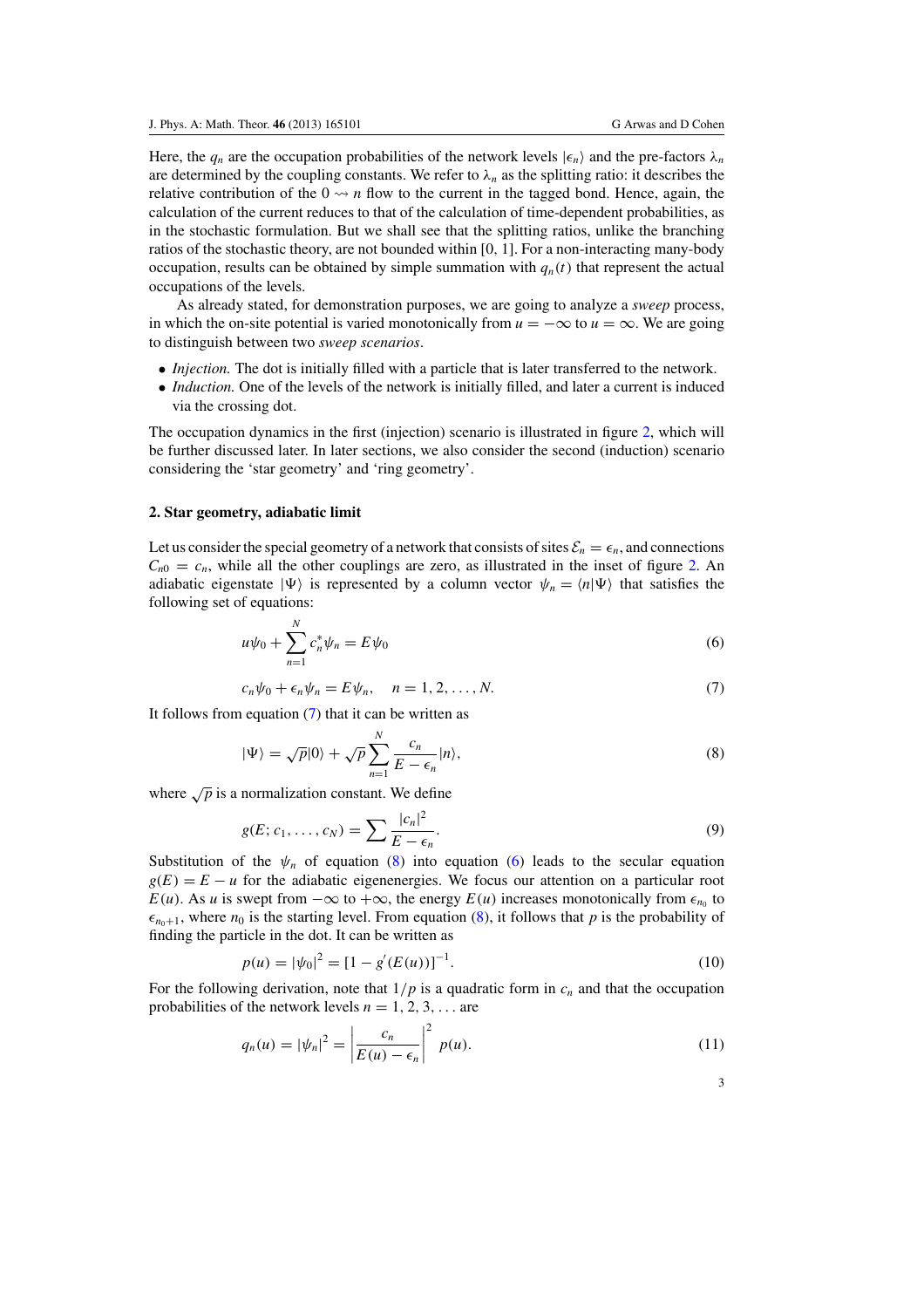<span id="page-3-0"></span>

**Figure 2.** Upper panel: an initially loaded 'dot' level is crossing a band that contains  $N = 500$ network levels. The occupation probabilities of the dot  $(p)$  and of the levels  $(q_n)$  are imaged as a function of time. The vertical axis is the energy and the horizontal axis is  $u(t)$ . In this specific example, the sweep process is adiabatically slow: as *u* is increased the dot level gets emptied (color changes from red to blue), while at the end of the process, only the ground level of the network is occupied (color changes from blue to red). We assume the star geometry with level spacing  $\Delta = 1$ and identical couplings  $c_n = 3$ . The dashed line illustrates the energy of the lowest adiabatic level. Lower panel: the plot of  $q_n$  versus *n* in several cases. The green line with markers—the adiabatic scenario of the upper panel at  $u = 60$ . The cyan solid line—after decay from a standing level  $(\dot{u} = 0)$ . The red dashed line—after decay from a moving level  $(\dot{u} = 5000)$ .

Using equation [\(3\)](#page-1-0), after differentiation by parts we obtain that the current through  $c_n$  is

$$
G = \frac{|c_n|^2}{(E - \epsilon_n)^2} \left(\frac{\partial p}{\partial u}\right) - 2p \frac{|c_n|^2}{(E - \epsilon_n)^3} \left(\frac{\partial E}{\partial u}\right)
$$
  
=  $\frac{\partial}{\partial u} \left[ \left(\frac{1}{2} \frac{\partial (1/p)}{\partial c_n} c_n\right) p \right] = \frac{\partial}{\partial u} [q_n].$  (12)

We further discuss and generalize this trivial result below.

# **3. Multiple-path geometry, adiabatic limit**

Let us find the expression for *G* in the case of a general network. It is natural to switch from the  $\mathcal{E}_i$  basis to the  $\epsilon_n$  basis that diagonalizes the network Hamiltonian in the absence of the dot. Consequently, we obtain a star geometry with

$$
c_n = \sum_i \langle \epsilon_n | i \rangle C_i. \tag{13}
$$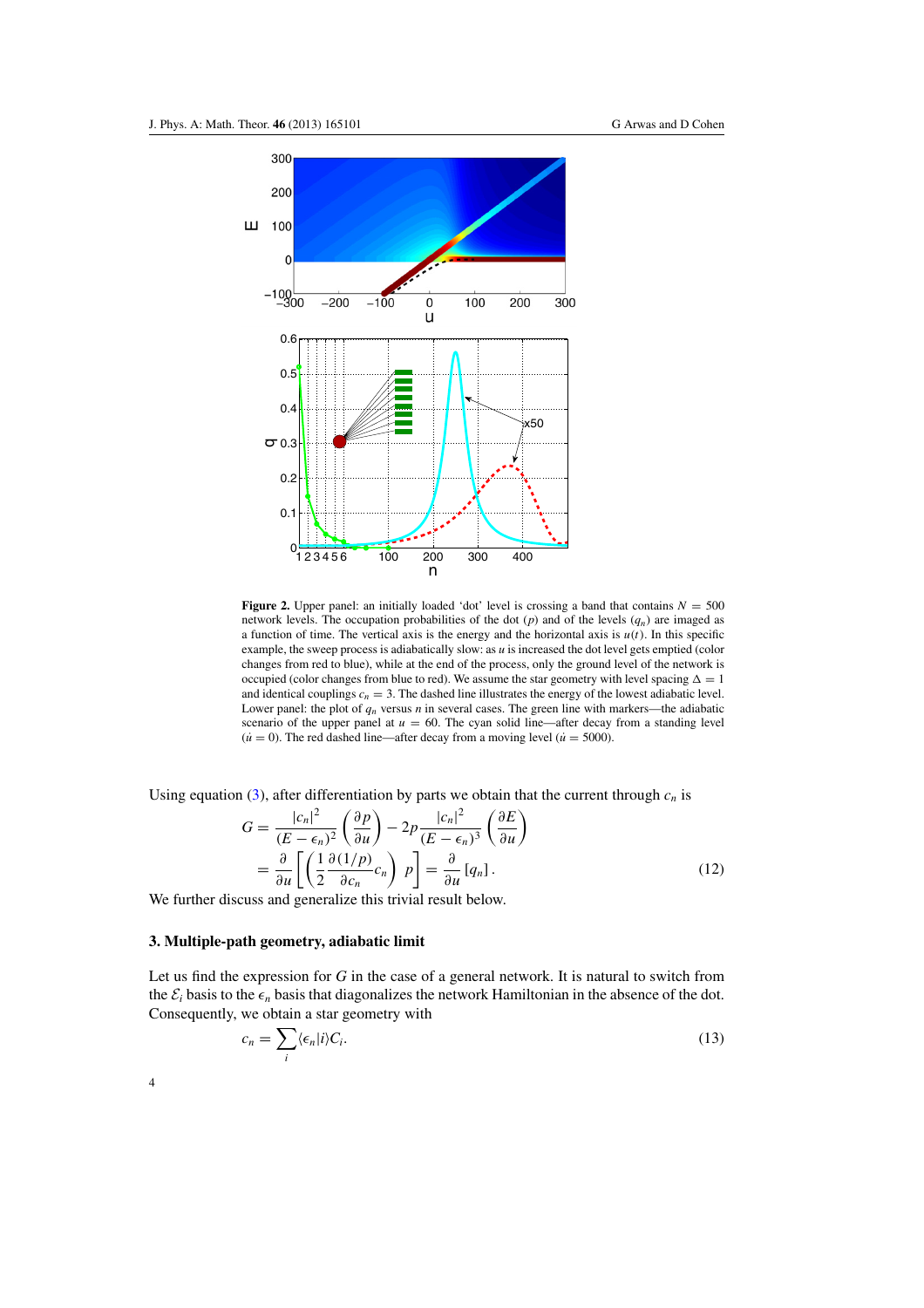<span id="page-4-0"></span>

**Figure 3.** The dot-wire ring geometry (left). If the Hamiltonian is written in the *n* basis, the problem reduces to that of star geometry (right). The couplings of the levels to the dot are  $c_n \propto (C_a \pm C_b)$ for even and odd levels, respectively. Hence, it is like having *two* continua rather than a single continuum.

An example for this procedure is presented in section [5](#page-5-0) with regard to the dot-wire ring geometry of figure 3. Our interest is in the current through a tagged bond *Ca*. We define the 'splitting ratio' of the current that flows in the *n*th levels as

$$
\lambda_n[\text{splitting}] = \frac{\langle \epsilon_n | a \rangle C_a}{c_n} = \frac{\langle \epsilon_n | a \rangle C_a}{\sum_{i=1}^N \langle \epsilon_n | i \rangle C_i}.
$$
\n(14)

A straightforward generalization of the derivation that leads to equation [\(12\)](#page-3-0) implies that the current through  $C_a$  is given by equation [\(5\)](#page-1-0).

At this stage, equation [\(5\)](#page-1-0) is regarded as the outcome of adiabatic transport theory, while in the following section, we shall provide its general derivation and observe that it is also a valid result in non-adiabatic circumstances.

#### **4. Transport calculation—the splitting ratio approach**

Needless to say, we do not really need equation [\(3\)](#page-1-0) in order to obtain the expression for *G* in the case of a star graph. We could simply deduce equation [\(12\)](#page-3-0) from the conservation of probability, i.e. from the continuity equation  $I = \dot{q}_n$ . This is no longer the case if we have a multiple-path geometry: probability conservation alone cannot tell us how the current is split between the different paths. Inspecting equation [\(5\)](#page-1-0), it looks like a generalization of the continuity equation as discussed in the introduction. Its physical simplicity suggests that it can be derived without assuming adiabaticity. We now show that this is indeed the case.

The starting point is the assumption that we have in hand the solution of the *time-dependent* Schrödinger equation, which can be written either in the i or in the  $\epsilon_n$  representations:

$$
|\Psi(t)\rangle = \Psi_0(t)|0\rangle + \sum_{i=1}^{N} \Psi_i(t)|i\rangle
$$
\n(15)

$$
= \psi_0(t)|0\rangle + \sum_{n=1}^{N} \psi_n(t)|\epsilon_n\rangle
$$
\n(16)

We recall our definitions of occupation probabilities:

 $p(t) = (0|\Psi(t)) = |\Psi_0(t)|^2 = \text{dot occupation}$  (17)

$$
q_n(t) = \langle \epsilon_n | \Psi(t) \rangle = |\Psi_n(t)|^2 = \text{level occupations}
$$
 (18)

and obviously the total occupation probability is unity:

$$
p(t) + \sum_{n} q_n(t) = 1 \tag{19}
$$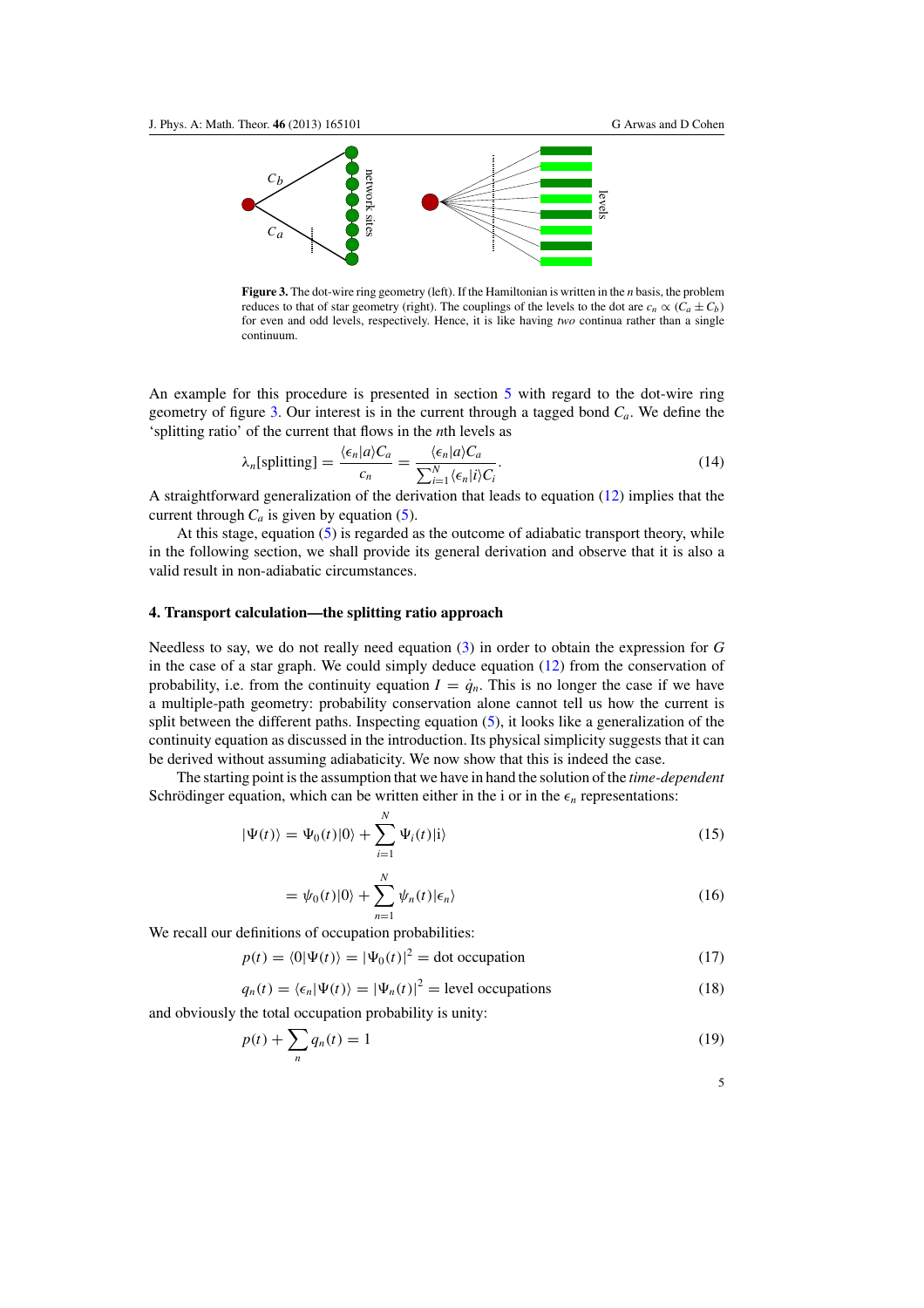$$
\mathcal{I}_{0\leadsto n} = -ic_n[|n\rangle\langle 0| - |0\rangle\langle n|].\tag{20}
$$

<span id="page-5-0"></span>Accordingly, we can write the continuity equation as follows:

$$
\dot{q}_n = \langle \Psi | \mathcal{I}_{0 \leadsto n} | \Psi \rangle = c_n \operatorname{Im}[\psi_n^* \psi_0]. \tag{21}
$$

But our interest is in the current that flows in real space through the tagged bond:

$$
I = \langle \Psi | \mathcal{I}_{0 \leadsto a} | \Psi \rangle = C_a \operatorname{Im}[\Psi_a(t)^* \Psi_0(t)]. \tag{22}
$$

The amplitudes  $\Psi_i$  are related to the amplitudes  $\psi_n$ . In particular,

$$
\Psi_a(t) = \sum_n \langle a | \epsilon_n \rangle \psi_n(t), \qquad \Psi_0(t) = \psi_0(t) \tag{23}
$$

Substitution of equation  $(23)$  into equation  $(22)$  gives

$$
I = C_a \operatorname{Im} \left[ \sum_n \langle \epsilon_n | a \rangle \psi_n(t)^* \psi_0(t) \right]. \tag{24}
$$

Using the identification of  $\dot{q}_n$  from equation (21), we obtain the desired result (equations [\(5\)](#page-1-0) with [\(14\)](#page-4-0)). This very simple, and yet very general result, has far reaching consequences as described below.

## **5. The dot-wire ring geometry**

In order to demonstrate the application of the splitting ratio approach, we shall consider the simplest non-trivial example, regarding the dot-wire ring geometry of figure [3.](#page-4-0) The ring consists of a 'dot' whose potential  $u(t)$  can be varied in time, and a 'wire' that consists of  $i = 1, \ldots, N$ sites with  $\mathcal{E}_i = 0$  and near-neighbor couplings  $C_{ij} = C_0$ . Optionally, an appropriate procedure allows us to take the limit  $N \to \infty$  keeping the length of the wire  $(L \equiv (1 + N)a)$  and the mass of the particle (m  $\propto 1/(C_0 a^2)$ ) fixed. But the mathematics is more transparent with a tight binding model.

The energy levels of the wire are  $\epsilon_n = -2C_0 \cos(k_n)$ , where the wavenumbers are  $k_n = (\pi/L)n$ , with  $L = N + 1$ . The respective couplings to the dot are

$$
c_n = \left[ \left( \frac{2}{L} \right)^{1/2} \sin(k_n) \right] (C_a \pm C_b), \tag{25}
$$

where the  $\pm$  reflects the parity of the level. It follows that the splitting ratios are

$$
\lambda_n = \lambda_{\pm} = \frac{C_a}{C_a \pm C_b}
$$
 for level with even/odd parity. (26)

In a later section, we consider the  $N \gg 1$  wire and focus on levels with wavenumber  $k_n \sim k$  and energy  $\epsilon_n \sim E = -2C_0 \cos(k)$  that are located away from the band edges. In order to allow an analytical treatment, we assume that the density of states in the energy window of interest can be approximated as a constant. Accordingly, one can regard the level spacing  $\Delta$  as a free parameter. In the same spirit, it is convenient to absorb the constant pre-factor in equation (25) into the definition of  $C_a$  and  $C_b$ , such that  $c_n = (C_a \pm C_b)/\sqrt{2}$ .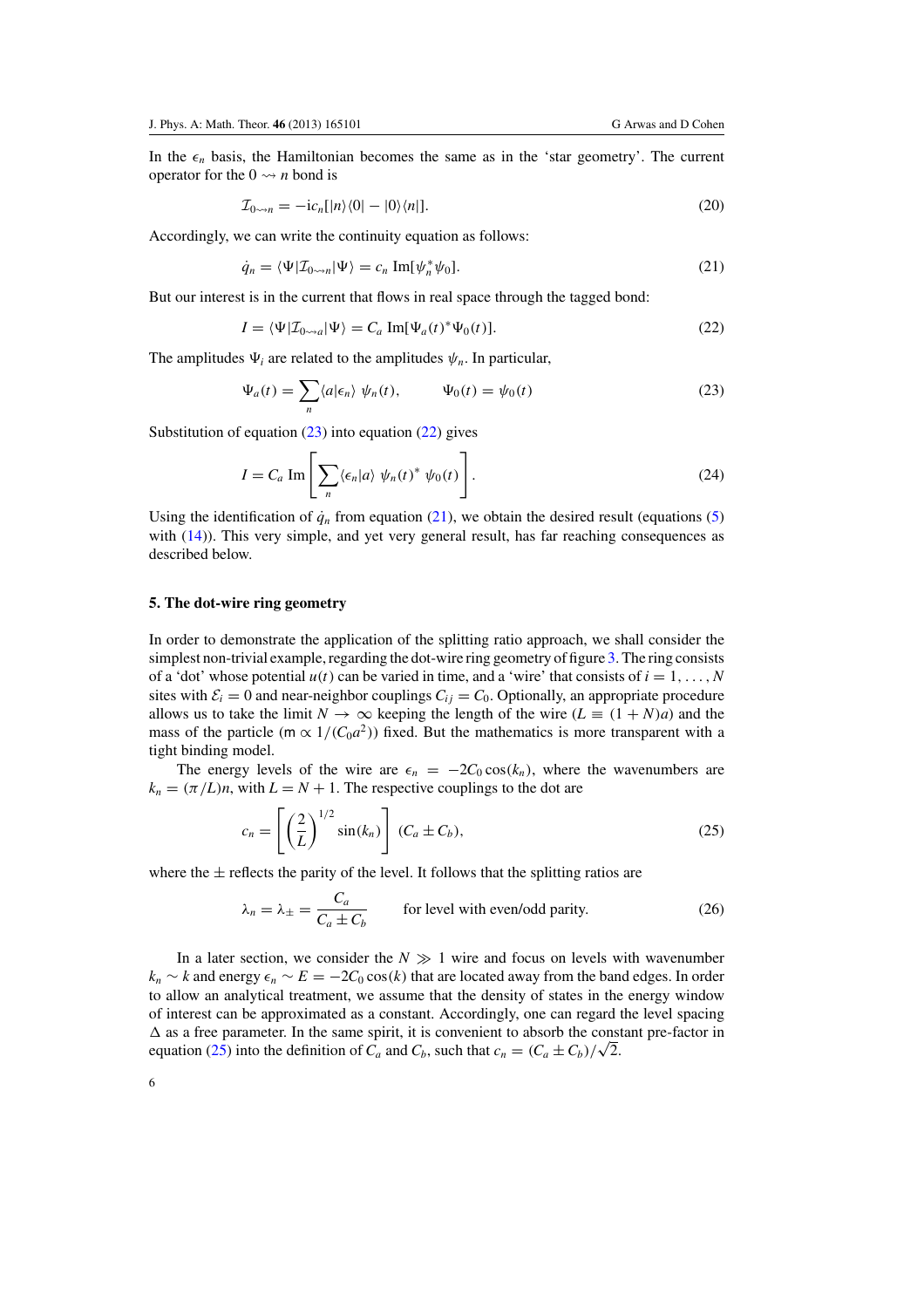## **6. The integrated current**

From equation [\(5\)](#page-1-0), it follows that the integrated current after a sweep process can be calculated as follows:

$$
Q_{0\leadsto a} \equiv \int I(t') dt' = \sum_{n} \left[ q_n(\text{final}) - q_n(\text{initial}) \right] \lambda_n. \tag{27}
$$

In particular for an injection process,

$$
Q_{0\leadsto a}[\text{injection}] = \sum_{n} q_n(\text{final}) \lambda_n. \tag{28}
$$

For an *adiabatic* injection scenario, in which the particle ends up at the lower network level, we obtain

$$
Q_{0\leadsto a}[adiabatic injection] = \lambda_{\text{ground level},}
$$
\n(29)

while in the non-adiabatic case the sum can be regarded as a weighted average of the  $\lambda_n$ . Let us consider for example the dot-wire ring system. For an adiabatic injection scenario, we obtain

$$
Q_{0\leadsto a}[\text{adiabatic injection}] = \lambda_{-} = \frac{C_a}{C_a - C_b}.
$$
 (30)

Unlike the case of a stochastic transition, this value is not bounded within  $[0, 1]$ ; rather it may have any value, depending on the relative sign of the amplitudes  $C_a$  and  $C_b$ . But if the process is not adiabatic, the probability is distributed over both the odd and the even levels with probabilities that are proportional to  $|C_a \pm C_b|^2$ , respectively. Then, we obtain from the weighted average a stochastic-like result, namely

$$
Q_{0\leadsto a}[\text{fast injection}] = \text{average}(\lambda_n) = \frac{|C_a|^2}{|C_a|^2 + |C_b|^2}.
$$
 (31)

For an adiabatic *induction* scenario, the particle is prepared (say) in an even wire level, and is adiabatically transferred, due to the sweep, into the adjacent odd wire level. Then, we obtain

$$
Q_{0\leadsto a}[\text{adiabatic induction}] = \lambda_{-} - \lambda_{+} = \frac{2C_a C_b}{|C_a|^2 - |C_b|^2}.
$$
 (32)

It looks as if the result does not depend on *C*0. However, this is misleading. In the following section, we shall give a detailed account with regard to the time dependence of *I*, and we shall see that the induction process is significantly different depending on whether  $C_0$  is small or large.

#### **7. The parametric variation of the current**

The results for the integrated current give the impression that the size of the coupling  $c_n$ compared to the levels spacing  $\Delta$  is of no importance. But this is a wrong impression. Once we get deeper into the analysis, it becomes clear that the familiar two-level approximation for the adiabatic current *I* requires the coupling  $c_n$  to be very small compared to the level spacing  $\Delta$ . Our interest below is focused in the case of having a quasi-continuum, meaning that the  $c_n$ are larger than  $\Delta$ ; hence, many levels are mixed during the sweep process.

Before discussing the quasi-continuum case, it is useful to note that the three-site  $(N = 2)$ ring system has been solved exactly in  $[23]$  $[23]$ . It has been found that if the  $c_n$  are not smaller compared to  $\Delta$ , the dot-induced mixing of the levels modifies the functional form of  $G(u)$  in a non-trivial way.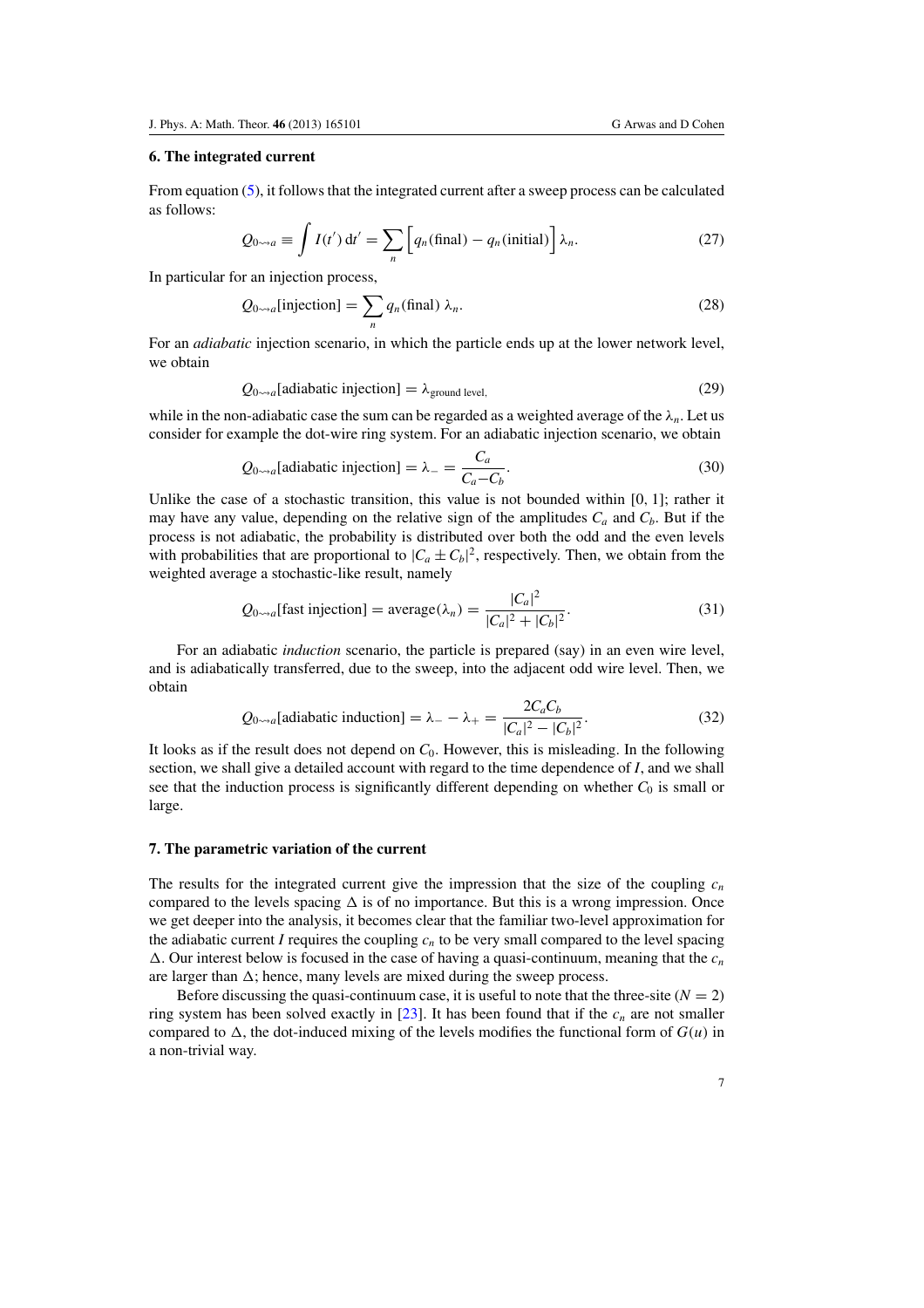<span id="page-7-0"></span>

**Figure 4.** We consider an adiabatic sweep of an empty dot level through a wire that is occupied by a single particle. The particle is initially placed at  $n_0 = 250$  (an arbitrary level). The variation of the occupation probabilities is plotted as a function of *u*. The level spacing is  $\Delta = 1$ , and the couplings are  $C_a = 6$  and  $C_b = 4$ . Accordingly, the couplings to the even and to the odd levels are  $c_{\pm} = (C_a \pm C_b)/\sqrt{2}$ . The red thick line is the dot occupation *p*, with a vertical scale that is magnified  $\times$  400. The other solid lines are  $q_{250}$  and  $q_{251}$ . The dashed lines from up to down are *q*<sup>249</sup> and *q*253, and *q*<sup>247</sup> and *q*252.

We now turn to discuss what happens with the  $N \gg 1$  dot-wire system. In figure 4, we show how the occupations of the levels change as  $u$  is swept during an adiabatic induction process. Initially, only level  $n_0 = 250$  is occupied, while at the end of the sweep the probability is fully transferred to  $n = 251$ . The figure assumes  $c_n \gg \Delta$ , and therefore during the process many other levels are occupied. This is what we call the quasi-continuum case. In the other extreme of having  $c_n \ll \Delta$ , only three levels participate in the scenario: the dot level and the network levels  $n = 250, 251$ . In the latter case, there are two distinct crossings, each can be described as a two-level crossing, with current dependence that is shown in the upper panel of figure [5.](#page-8-0) In contrast to that, in the quasi-continuum case, individual crossings with the network levels cannot be resolved. Rather, we see in the lower panel of figure [5](#page-8-0) that there is a single wide collective peak in the current that extends over an energy range that contains many network levels. It is the purpose of the following section to get an analytical understanding of this multi-level mixing and to obtain an explicit result for the current dependence.

# **8. Adiabatic mixing in quasi-continuum**

We turn to the detailed analysis of adiabatic mixing in the dot-wire system. The first step is to obtain an expression for  $g(E)$  of equation [\(9\)](#page-2-0). With  $c_n = c_{\pm}$ , the sum over the levels splits into two partial sums: over the odd and over the even levels. Consequently, after summation we obtain two terms:

$$
g(E) = \left(\frac{\pi}{2\Delta}\right) \left[c_{-}^{2} \cot\left(\pi \frac{E}{2\Delta}\right) - c_{+}^{2} \tan\left(\pi \frac{E}{2\Delta}\right)\right].
$$
 (33)

The secular equation  $g(E) = E - u$  becomes a quadratic equation for cot() and can be solved explicitly:

$$
\cot\left(\pi \frac{E}{2\Delta}\right) = \frac{\Delta}{\pi c_{-}^{2}} \left[ (E - u) \pm \sqrt{(E - u)^{2} + \left(\frac{\pi c_{+} c_{-}}{\Delta}\right)^{2}} \right],
$$
\n(34)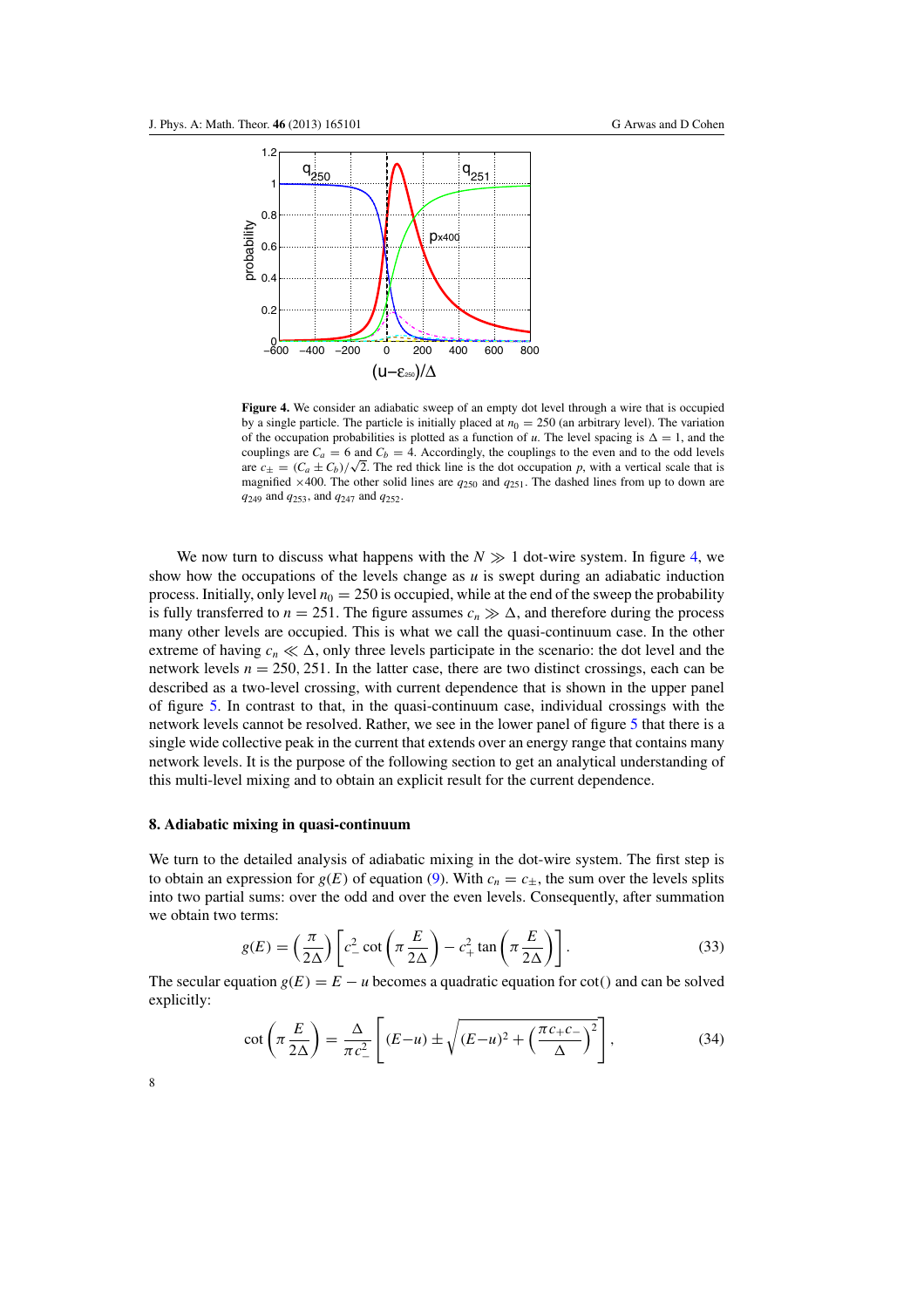<span id="page-8-0"></span>

**Figure 5.** Flow of the current from the dot to the wire through the  $C_a$  bond, for the same scenario as in figure [4.](#page-7-0) The parameters are indicted in the legend. The raw calculation is performed using equation [\(40\)](#page-9-0) with equation [\(10\)](#page-2-0). In the upper panel  $\Delta = 200$ ; hence, a two-level approximation for each crossing is satisfactory. In the lower panel  $\Delta = 1$ ; hence, the explicit result (equation [\(43\)](#page-9-0)) can be optionally used in order to describe the multi-level crossing.

where the  $\pm$  refers to the parity that is alternating for subsequent levels. Then it is straightforward to obtain an explicit expression for the dot occupation probability  $p(u)$  via equation [\(10\)](#page-2-0), and for the level occupations  $q_n(u)$  via equation [\(11\)](#page-2-0). The expressions are quite lengthy, but can be simplified in the regime of interest as described below.

Of interest is the case of a quasi-continuum, meaning that the couplings  $c_n$  are larger compared to  $\Delta$ ; hence, a two-level approximation is out of the question, while a Wigner-type approximation is most appropriate. For this purpose, we find it useful to define parameters that describe the effective coupling of the dot to the quasi-continuum, and its asymmetry:

$$
C_{\rm eff} \equiv \frac{\pi}{2} \frac{c_+ c_-}{\Delta} \tag{35}
$$

$$
\Gamma \equiv \pi \frac{c_+^2 + c_-^2}{\Delta} \tag{36}
$$

$$
\sin(\theta) \equiv \frac{c_+^2 - c_-^2}{c_+^2 + c_-^2}.\tag{37}
$$

Here and below, we assume without loss of generality that the particle starts in an even-parity level. Using these notations, we obtain after some algebra an approximation that should be valid in the quasi-continuum case:

$$
p(u) \approx \Delta \cdot L \left[ u - E; \Gamma, \theta \right]. \tag{38}
$$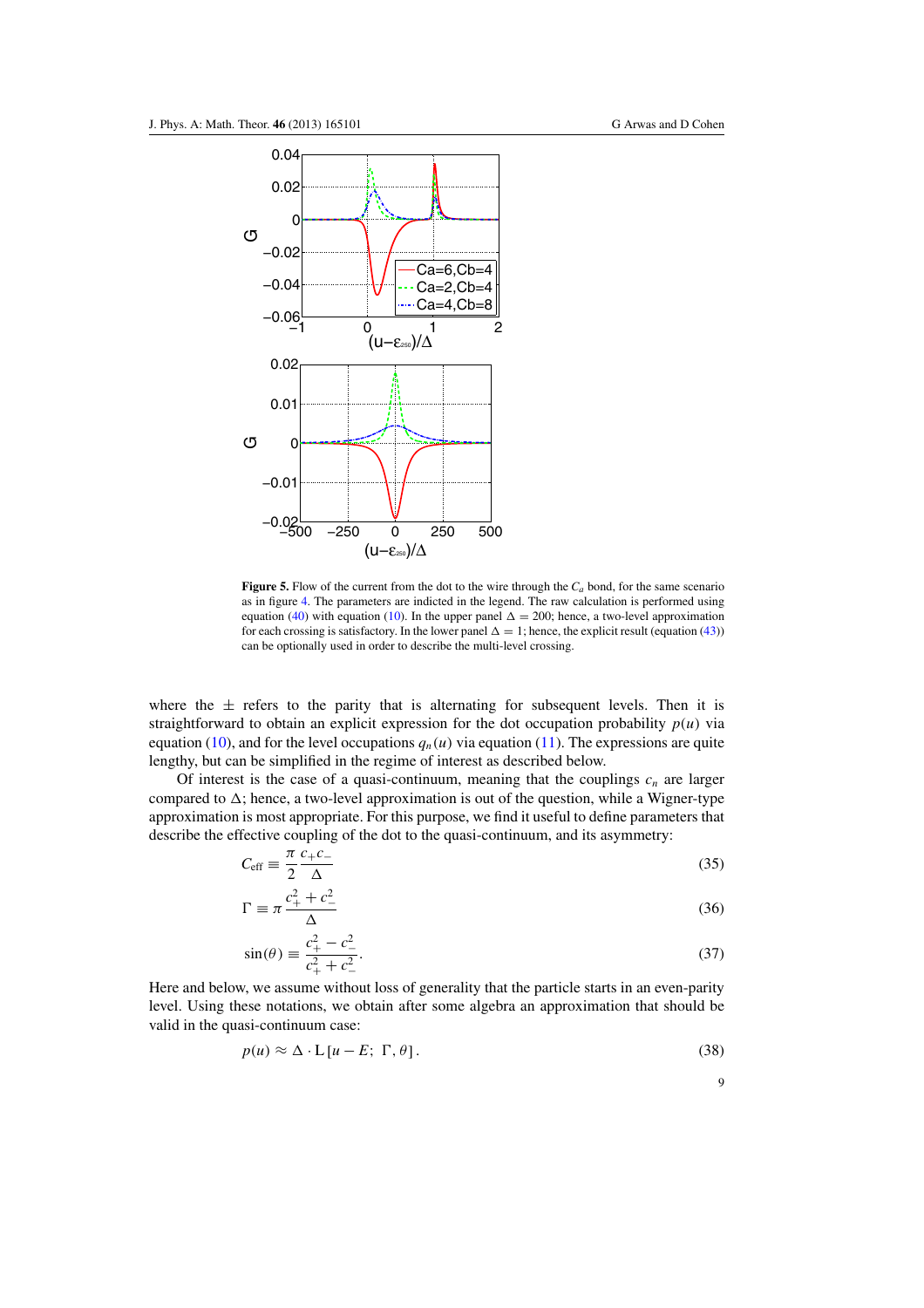<span id="page-9-0"></span>The distorted Lorentzian L [ $x$ ;  $\Gamma$ ;  $\theta$ ] is

$$
\frac{1}{\pi} \left[ 1 + \frac{\sin \theta \, x}{\sqrt{x^2 + \cos^2 \theta \, (\Gamma/2)^2}} \right]^{-1} \frac{\cos^2 \theta \, (\Gamma/2)}{x^2 + \cos^2 \theta \, (\Gamma/2)^2}.
$$
\n(39)

In the expression above,  $E$  is the energy in which the particle has been prepared. In the regime of interest, where the levels are treated as quasi-continuum, this energy can be regarded as a constant. Some further straightforward algebra leads to

$$
G(u) = C_a \frac{\partial}{\partial u} \left[ p \sum_n \frac{c_n^* \langle n | a \rangle}{(E - \epsilon_n)^2} \right]
$$
(40)

$$
=C_a \frac{\partial}{\partial u} \left[ \frac{\frac{c}{\sin^2 \left(\pi \frac{E}{2\Delta}\right)} + \frac{c_+}{\cos^2 \left(\pi \frac{E}{2\Delta}\right)}}{\left(\frac{2\Delta}{\pi}\right)^2 + \frac{c_-^2}{\sin^2 \left(\pi \frac{E}{2\Delta}\right)} + \frac{c_+^2}{\cos^2 \left(\pi \frac{E}{2\Delta}\right)}} \right]
$$
(41)

$$
\approx \frac{\partial}{\partial u} C_a \left[ \frac{c_+ + c_- \cot^2 \left( \pi \frac{E}{2\Delta} \right)}{c_+^2 + c_-^2 \cot^2 \left( \pi \frac{E}{2\Delta} \right)} \right]
$$
(42)

$$
= (\lambda_{-} - \lambda_{+}) \frac{2C_{\text{eff}}^{2}}{(4C_{\text{eff}}^{2} + (u - E)^{2})^{3/2}}.
$$
\n(43)

Disregarding the splitting-ratio factor, this expression surprisingly has the same functional form as that of crossing a single level  $(N = 1)$ , see e.g. [\[23\]](#page-11-0), but with an effective coupling constant *C*eff that reflects the density of states.

The functions  $p(u)$  and  $G(u)$  are plotted in figures [4](#page-7-0) and [5.](#page-8-0) In the latter, we contrast with the  $c_n \ll \Delta$  case, for which the dynamics can be regarded as a sequence of two  $N = 1$ crossings.

### **9. Adiabatic and non-adiabatic regimes**

The results for the integrated current give another wrong impression: it looks as if we are dealing with two regimes: either the process is adiabatic or non-adiabatic. A more careful inspection reveals that depending on  $\dot{u}$  we have three regimes: adiabatic, slow and fast. For the star geometry with comb-like quasi-continuum of levels, the slow regime is defined by the condition

$$
c^2 < \dot{u} < \Gamma^2, \qquad \Gamma \equiv 2\pi \frac{c^2}{\Delta}.\tag{44}
$$

For simplicity, we assume here comb-like quasi-continuum with identical couplings  $c_n = c$ . The left inequality in equation (44) means that the adiabatic condition is violated, while the right inequality implies that a first-order perturbative approximation is violated as well. The identification of this intermediate slow regime parallels the notion of the Wigner or FGR or Kubo regime in past studies of time-dependent dynamics [\[19\]](#page-11-0).

Some illustrations for energy spreading are presented in figure [2.](#page-3-0) If  $c < \Delta$ , then the transport of probability from the dot to the network levels would be described using a twolevel approximation. But the illustration in the upper panel assumes  $c > \Delta$ ; hence, many levels are mixed within a parametric range  $\Gamma$ . The time during which this mixing takes place is  $\Gamma/u$ . In the opposite limit of fast sweep, which we further discuss below, the decay time of the probability of the quasi-continuum is  $1/\Gamma$ .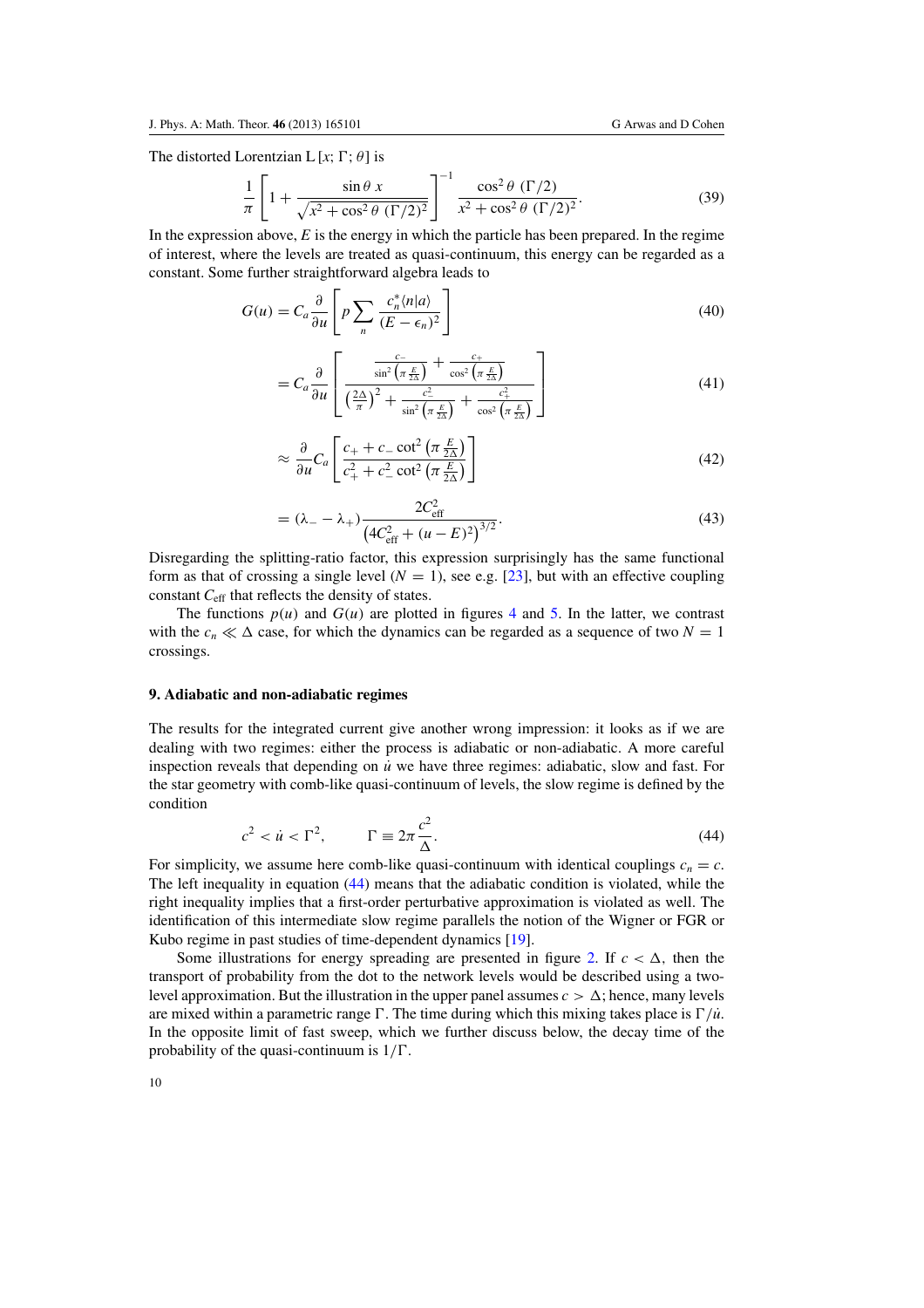## **10. Non-adiabatic spreading**

The calculation of *I* in the non-adiabatic regime requires the knowledge of  $q_n(t)$ . For the star geometry, this calculation is a variant of the Wigner decay problem, and hence can be solved analytically: instead of a *fixed* level that decays into a quasi-continuum we have a *moving* level. The usual textbook procedure is followed<sup>1</sup> leading to the following set of equations:

$$
\partial_t \Psi_0 = [-iu(t) - (\Gamma/2)]\Psi_0 \tag{45}
$$

$$
\partial_t \Psi_n = -i\epsilon_n \Psi_n - i c_n \Psi_0. \tag{46}
$$

With  $u(t) = \dot{u}t$ , one obtains the solution

$$
q_n(t) = \left| c_n \int_0^t \mathrm{d}\tau \, \exp\left( i\epsilon_n \tau - i\frac{\dot{u}}{2} \tau^2 - \frac{\Gamma}{2} \tau \right) \right|^2. \tag{47}
$$

By inspection, one observes that going from the slow to the fast regime, the spreading line shape changes from Lorentzian-type to Fresnel-type, as illustrated in the lower panel of figure [2.](#page-3-0)

### **11. Summary**

Molecular motors and pumps are of great interest in various fields of physics and biology. Conceptually the major theme concerns the possibility to induce a circulating motion, or a circulating current, by some driving protocol. We use the term *stirring* rather than *pumping* in order to emphasize that the closed geometry is concerned (no reservoirs). Considering (e.g.) the unidirectional rotation of a molecular rotor  $[27]$ , it is possibly allowed to be satisfied with a stochastic picture [\[26\]](#page-11-0) that relates the currents, via a 'decomposition formula', to rates of change of occupation probabilities. Once we turn (e.g.) to the analysis of pericyclic reactions [\[30](#page-11-0)] this is no longer possible. In the latter case, the method of calculating electronic quantum fluxes had assumed that they can be deduced from the continuity equation. Such a procedure is obviously not applicable for (say) a ring-shaped molecule: due to the multiplepath geometry there is no obvious relation between currents and time variation of probabilities. Nevertheless, we have found using elementary considerations that it is possible to replace the traditional adiabatic transport formula (equation  $(3)$ ) by a simple expression  $(5)$ , that holds both in adiabatic and non-adiabatic circumstances. It can be regarded as a generalized multipath generalization of the continuity equation. Hence the problem of calculating currents is reduced to that of calculating time-dependent probabilities  $q_n(t)$  as in the above-mentioned stochastic formulation.

Our result equation [\(5\)](#page-1-0) is quite general. We have demonstrated its use in the very simple case of 'ring geometry', but it can be applied to any network configuration, and for any  $u(t)$ time dependence. In particular, one can use it in order to analyze a multi-cycle stirring process. Furthermore, the application of equation [\(5\)](#page-1-0) to a many-body system of non-interacting particles follows trivially with  $q_n(t)$  that represent the actual occupations of the levels.

It is important to realize that the 'splitting ratio' (equation  $(14)$ ) unlike the stochastic 'partitioning ratio' is not bounded within [0, 1]. This observation has implications on the calculation of 'counting statistics' and 'shot noise' [\[32–34](#page-11-0)].

We have emphasized aspects that go beyond the familiar two-level approximation phenomenology, related to the scrambling of the network levels during the sweep process. The dot-induced mixing is reflected in the time dependence of the currents, but not in *Q*.

<sup>&</sup>lt;sup>1</sup> See, for example, section 43 of  $\lceil 31 \rceil$ .